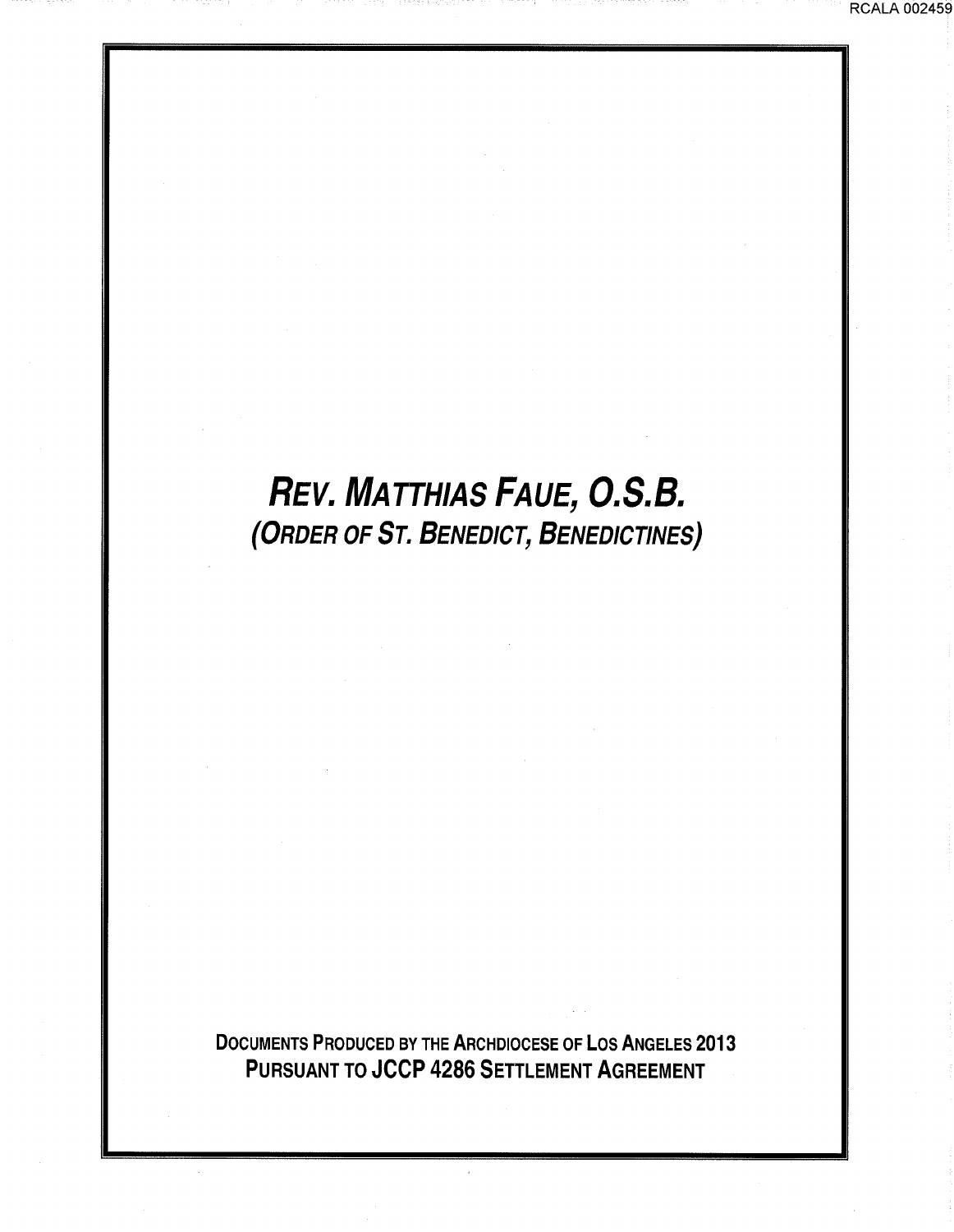#### Vicar for Clergy Database

Clergy Assignment Record (Detailed)

## Rev Mathias faue, O.S.B.

| Birth Date                 | 1/1/1901                 |                | <i>Age:</i> |  |
|----------------------------|--------------------------|----------------|-------------|--|
| Birth Place                |                          |                | Deanery:    |  |
| Diaconate Ordination       |                          |                |             |  |
| Priesthood Ordination      |                          |                |             |  |
| Diocese Name               |                          |                |             |  |
| Date of Incardination      |                          |                |             |  |
| <b>Religious Community</b> | <b>Benedictine Monks</b> |                |             |  |
| <b>Ritual Ascription</b>   | Latin                    |                |             |  |
| Ministry Status            | Deceased                 |                |             |  |
| Canon State                | Relig. Order Priest      | Incard Process |             |  |
| Begin Pension Date         |                          |                |             |  |
| Seminary                   |                          |                |             |  |
| Ethnicity                  | English                  |                |             |  |

Date Background Check Virtus Training Date

#### Assignment History

| Assignment<br>Deceased                                                                                                                  | 1/30/1988 | <b>Beginning Date Completion Date</b> |
|-----------------------------------------------------------------------------------------------------------------------------------------|-----------|---------------------------------------|
| St. Benedict Catholic Church, Montebello Associate Pastor (Parochial<br>Vicar), Active Service                                          | 7/1/1983  | 1/29/1988                             |
| Left Archdiocese                                                                                                                        | 11/4/1970 | 6/30/1983                             |
| St. Benedict Catholic Church, Montebello Associate Pastor (Parochial<br>Vicar), Active Service                                          | 8/16/1965 | 11/3/1970                             |
| Our Lady of Lourdes Catholic Church, Los Angeles Associate Pastor<br>(Parochial Vicar), Active Service, Start date absolutely not known | 1/1/1901  | 8/15/1965                             |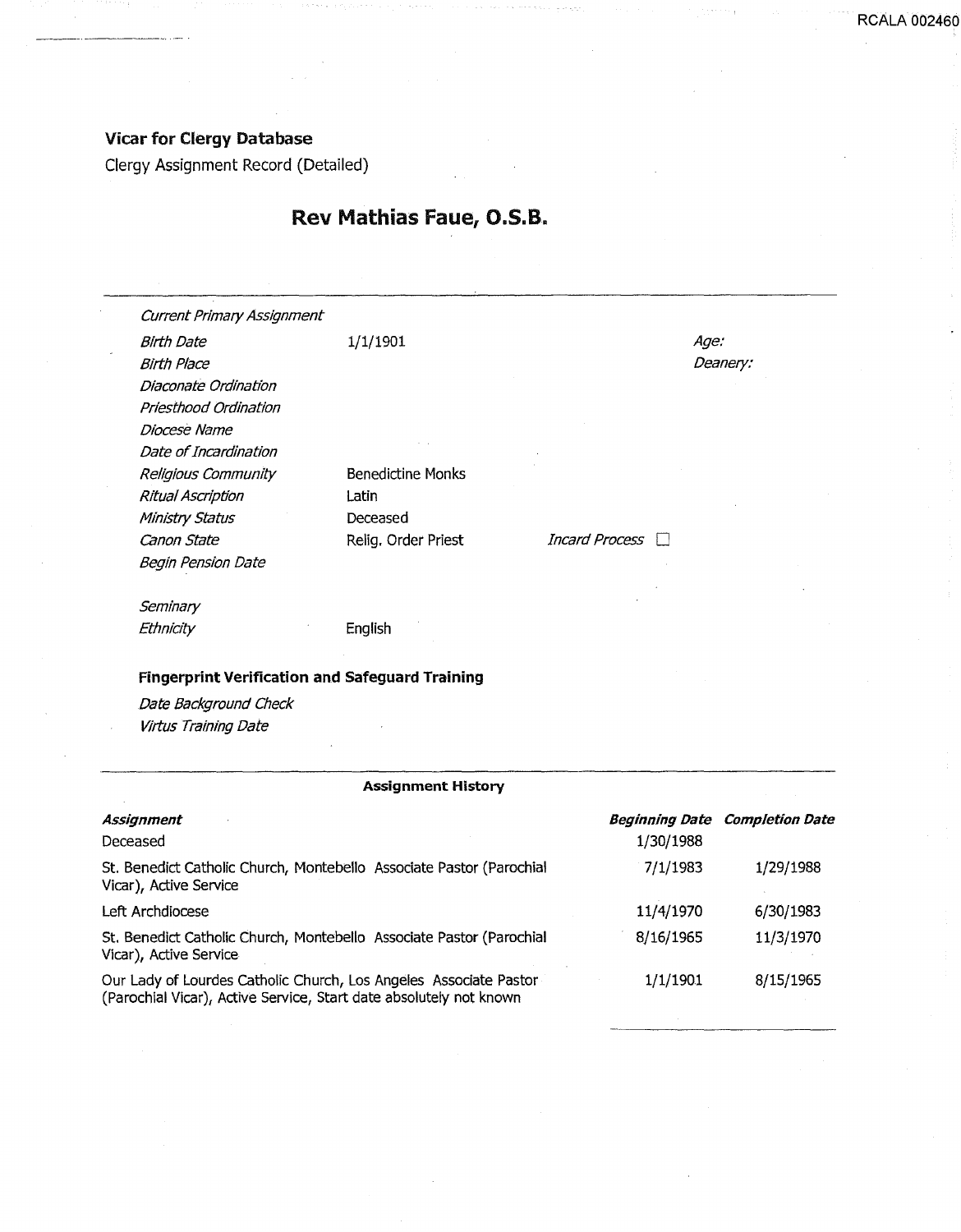Phone 721-1184 Phone 723-2718

ST. BENEDICT'S CHURCH 1022 W. Cleveland Ave. Montebello, California 90640

April 17, 1969

Dear Father REDACTED

I have waited for two weeks to decide to write this letter to you. It has to be done.

For the past three years I have not paid any particular attention to Father Mathias and his problem. In fact I have ignored it. But a few weeks ago it was brought to my attention again. The source is of three families and I have to accept it. Nothing has been said to Father Mathias. This was in part because the families have told me that things were quiet after hie heart attack. But as his health improves I have noticed things that did not exist during the past few months.

I write you this because I intend to change most of the work of Father Mathias and REDACTED , I have had them doing the things I thought them capable to do. Now I will have to simply give  $\ell$  jobs on the basis of relation to children. If I change enough work for them my purpose may go unnoticed - but this may be futile. They will suspect something. I am sure that neither will complain about the changes either to you or to me.

In fact none of us tell you anything. If I mention that they are not doing what they could do, you talk to them and our relations are strained. I am sure that if they compain to you the same would happen. We all know that you will give advice but not make changes that might have a solution. For this reason I see no purpose in your speaking to Father Mathias. As long as we have to work together we should leave it as it is •

However, if this particular problem does not clear up after I make the change, perhaps you should replace Father Mathias. Or get one of the other Fathers to take my place. I'd be happy to transfer back to Oklahoma. Any time, andy place.

Nothing will be done until Father  $REDACTED$  returns to Oklahoma. But I have to do something and this seems to be one move. If you have suggestions, I will be happy to listen.

**18731** 

Sincerely in Christ, **REDACTED**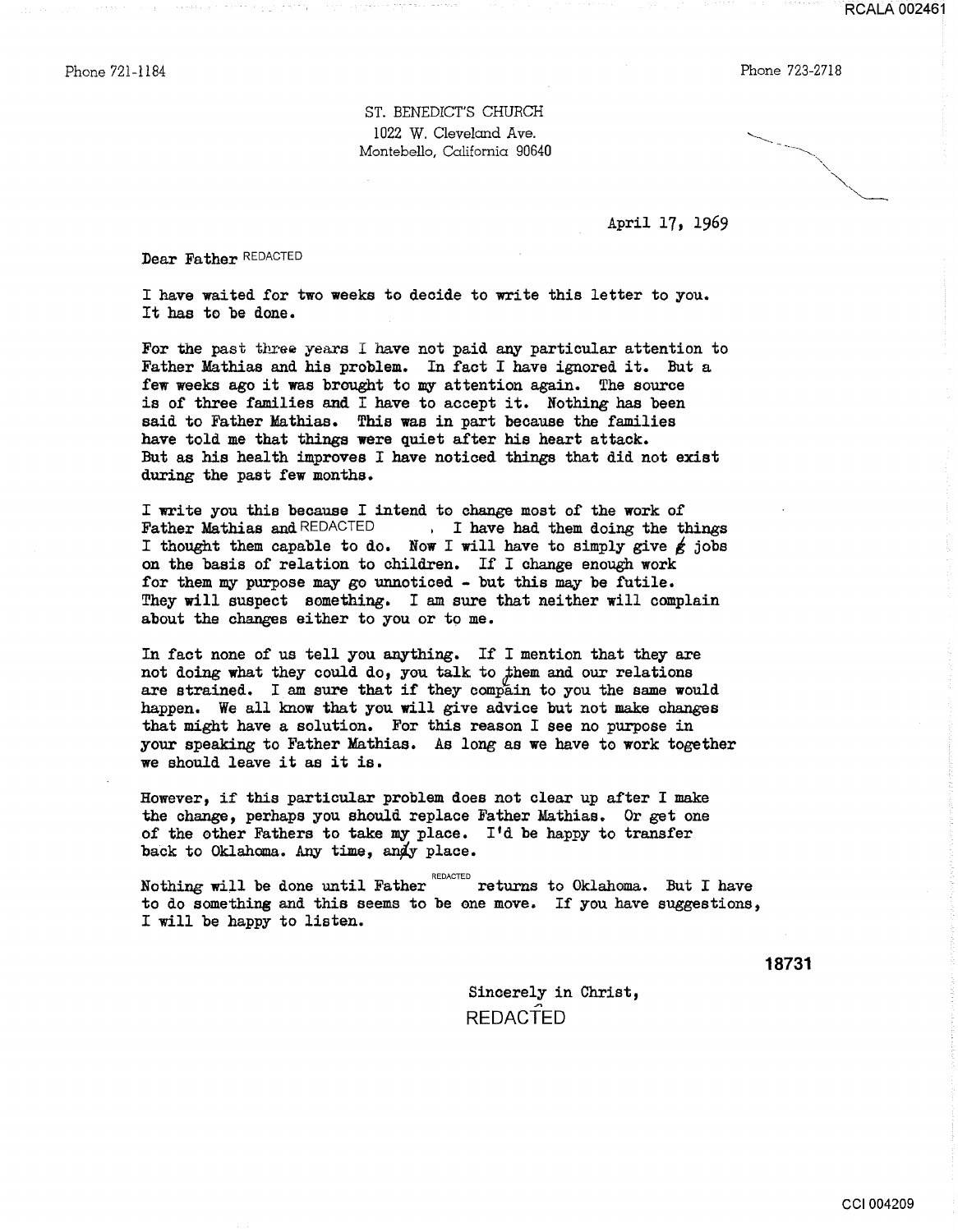#### Saint Gregory's Abbey

REDACTED SHAWNEE, OKLAHOMA 74801

#### April 21, 1969

Dear Father REDACTED

Both of us are disappointed that Father Mathias did not overcome the problem. There is danger of bringing harmful discouragement into his life if we do not take a positive approach, seek professional help for him and give him a fair warning. For him this is not so much a moral problem as it is a psychological one.

You may find it very difficult to change his work without getting yourself into a serious bind and in the process you could upset a lot of people. And as for my changing him, my experience has been that this does not solve the problem it only shifts it from one place and from one group of people to another. Too often it wrecks the individual involved!

Personally I am not at all convinced, in this age of dialogue, that there will arrise "strained relations" if you simply talk to him confidentially, confrere to confrere, that there have been complaints from reliable sources. You can tell him you find it difficult to believe but that you are anxious to be of help to him and do what you possibly can before someone writes to the REDACTED,

I am afraid we will be doing him a grave injustice and he will always resent it if this chance is not given him and we lower the boom after his next false move. Nothing is gained by keeping facts from him.

You have worked very patiently with him through the years, and for this I have always been most grateful, and no one has his confidence nor can give him the kind of help he now needs as you can. It is a serious mistake for him not to face up to this difficulty but he needs the good word and the guidance of a trusted confrere.

What you should do, if at all possible, is to go with him to a good psychologist. Because of the danger he is to the parish you can even insist, but it is necessary you take the initiative and make the appointment. This kind find it extrmely difficult to take that first step by themselves. Once he has started these appointments it will not take him long to understand the nature of his problem and learn how to handle himself.

Never think for a moment he will hold this against you. You are approaching him as a confrere and a friend, and not as an authority figure. He will most sincerely appreciate the interest and the understanding you are showing him. Unless we manifest this kind of positive concern we run the risk of hearing what Cain heard: "What did you do to your brother?"

Please take early action and keep me informed. He merits the same kind attention in this illness as you so wonderfully manifested in his previous illness!

These are busy days for you and I hope all is intact in the rectory and parish by the time Fathers REDACTED and REDACTED are back on the plane! 'he and parish by the time Fathers  $K$  and  $K$  and  $K$  are back on the plane! The state of the state of the generous consideration you have shown them.

> Fraternally in our Risen Lord, **18734 REDACTED**

 $R$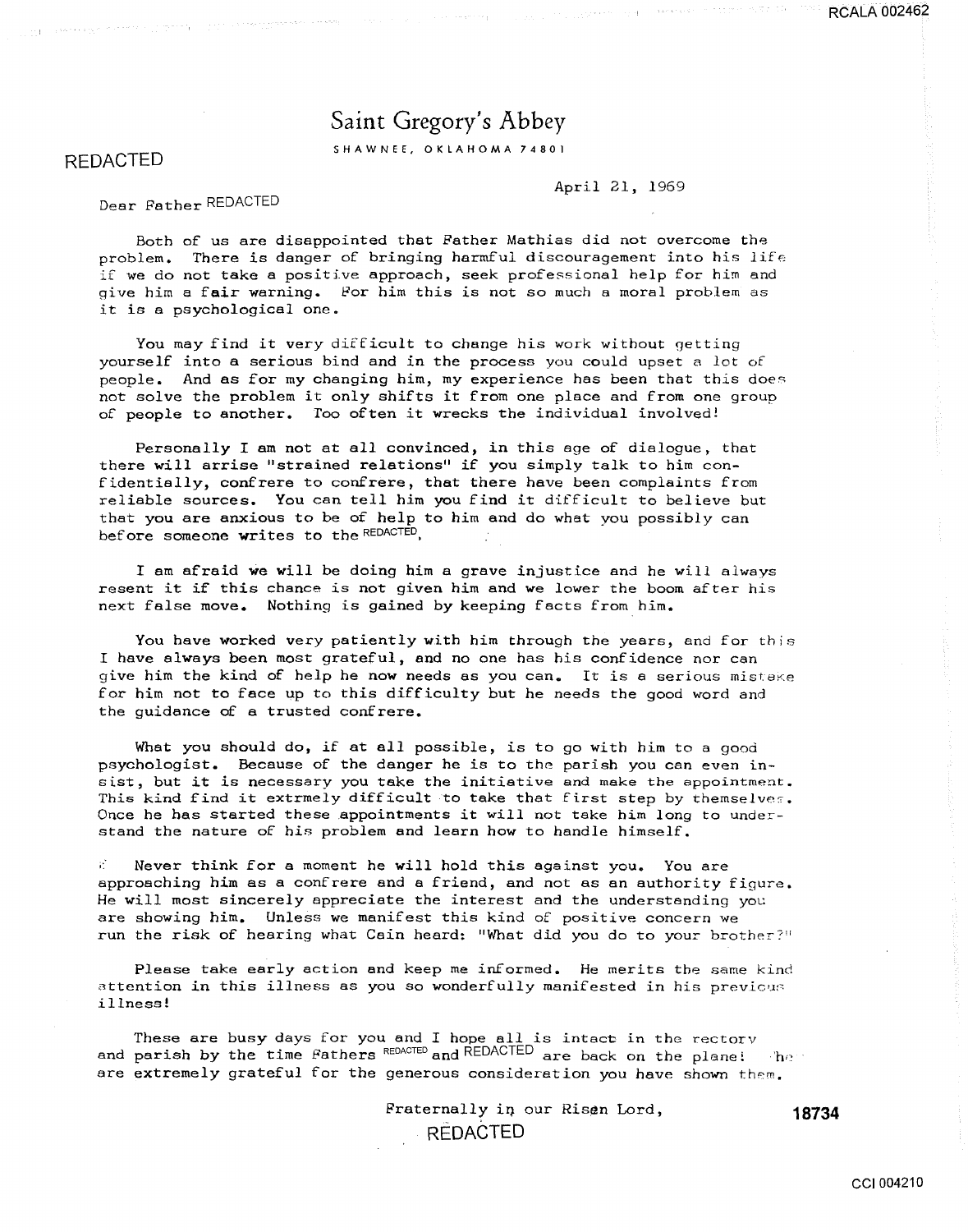

### *Saint Gregory's Abbey*

1000 West MacArthur Drive SHAWNEE, OKLAHOMA 74801

#### REDACTED

#### May 16, 1983

His Eminence Timothy Cardinal Manning Archbishop of Los Angeles 1531 W. 9th Street Los Angeles, CA 90015

Your Eminence:

After discuss ion with my Council, I humbly ask that you make the following appointments to parishes in the Archdiocese which are served by priests from St. Gregory's Abbey. I further ask that these appointments be effective on July l, 1983.

#### REDACTED

Rev. Mathias Faue, O.S.B., to Assoicate Pastor of St. Benedict's Parish, Montebello. Father Mathias has served in the Archdiocese before, but most recently has been the Business Manager of St. Gregory's Abbey. REDACTED

*oft-* "'REDACTED

Thank you for your consideration of these appointments. Our community is pleased to be able to continue our services in the Archdiocese and plan to continue for as long as it is possible for us. We also are experiencing a declining number of priests entering our community. But our long association with the Archdiocese inclines us to continue our service if at all possible.

I have the honor to be. Your Fminence. REDACTED

RCALA 002463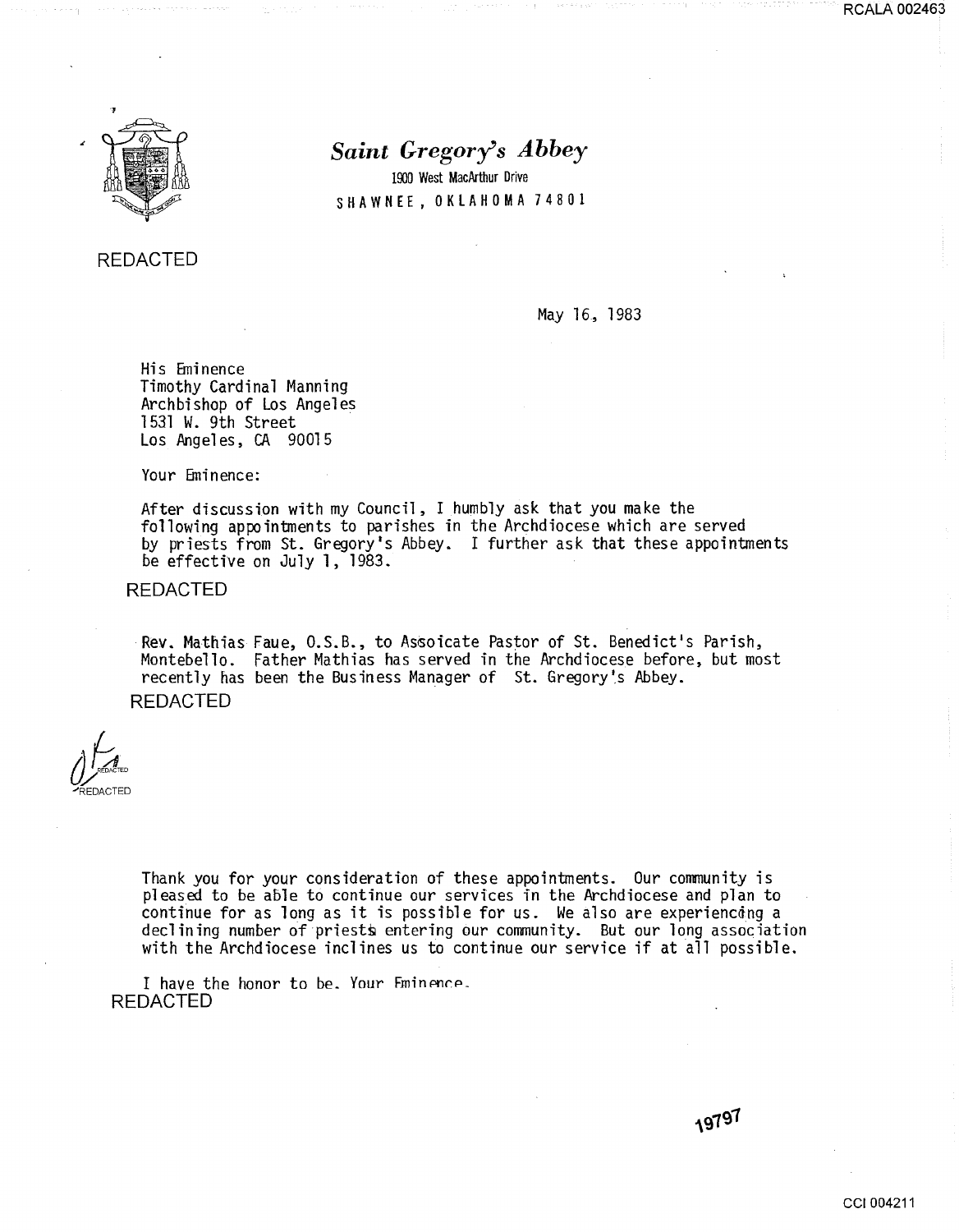#### $JUN$  3  $0.1003$

## ON CHANGE LJST

May 19, 1983

REDACTED **REDACTED**, Saint Gregory's Abbey 1900 West MacArthur Drive Shawnee, Oklahoma 74801

#### REDACTED

/<br>//<br>Santa Santa Santa Santa Santa Santa Santa Santa Santa Santa Santa Santa Santa Santa Santa Santa Santa Santa S

 $\mathbf{r}_2$ 

His. Eminence, Cardinal Manning, has confirmed the following assignments which you proposed in your letter of 16 May 1983.

#### BENEDICTINE MONKS (O.S.B.)

REDACTED

 $\cal A$  July 1983 – Assoc. Pastor,St. Benedict, Montebello – <code>REDACTED</code> REV. MATHIAS FAUE returning

REDACTED

We would kindly ask that Father REDACTED, bring to the Chancery Office the financial books of the parish and school for audit.

Likewise we would request that Father REDACTED arrange an appointment with REDACTED to discuss matters pertaining to the administration of the parish. Once Father REDACTED has arranged the latter appointment, if he would telephone me I will make every effort to be available to him to take the oath required of newly appointed pastors in this jurisdiction.

It is recommended that pastors, within the first year of their assignment, attend the "Beginning as Pastor" program offered for new pastors. (Proposed by the Senate of Priests, October 12, 1981)

**19796**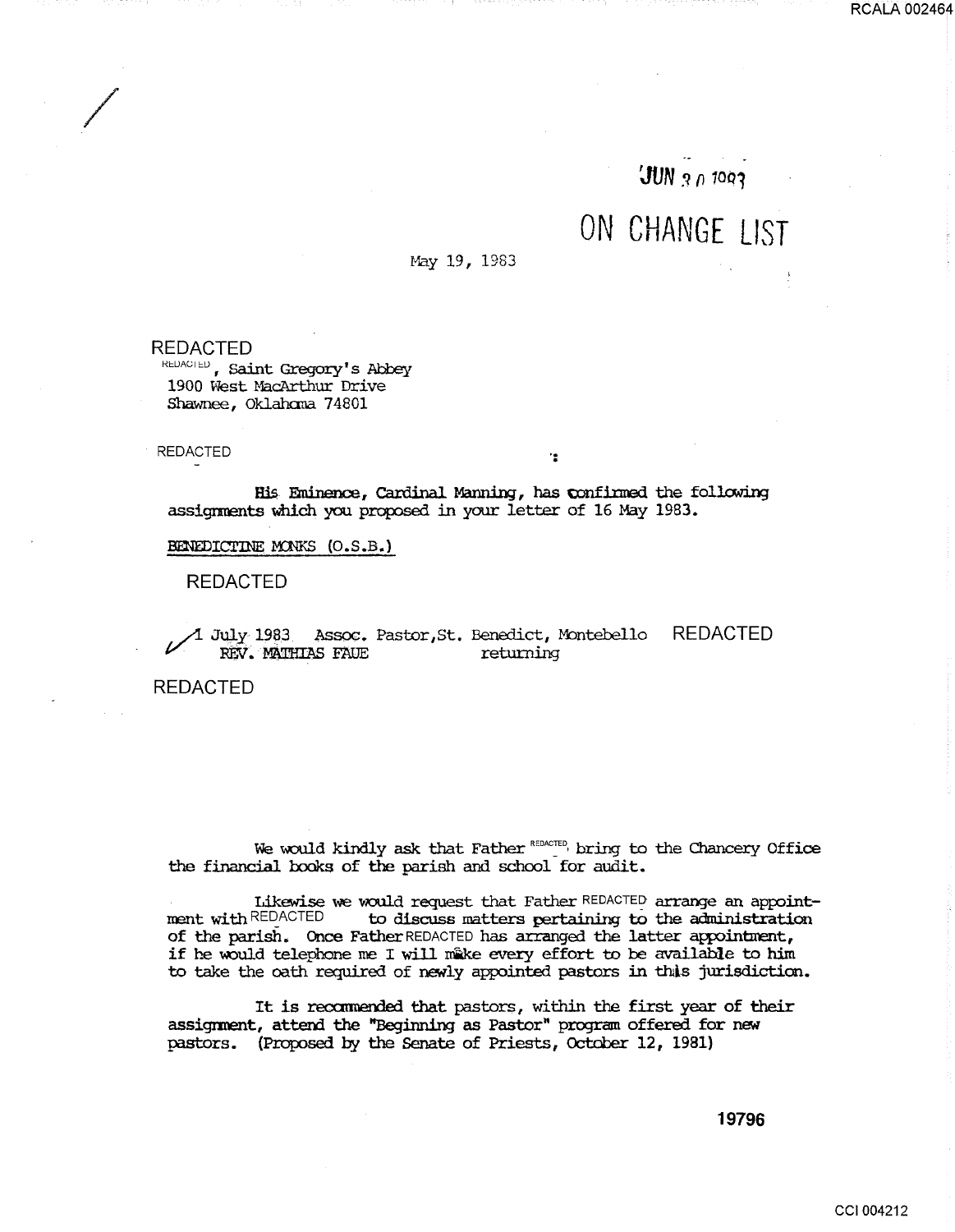RCALA 002465

Confidential

.<br>يانيا بير الأوري<u>ن</u> إ

SAINT GREGORY'S ABBEY . SHAWNEE, OKLAHOMA 74801



February 22, 1985

Dear Father Mathias

Just a note to let you know the dates of the retreat, which is as you and others tried to tell me, May 27-31. We are looking forward to having you. I have tentatively listed you for the Hass on  $\overline{x}$ hux $x$ day. We will then renew our vows,<br>you first, REDACTED second (25th) and you first, REDACTED then the rest of us.

On my arrival home, I found a letter from **Asgr.** Rawden accepting my evaluation of your situation, so they will permit you to remain in California. Needless to say, there should not be any further incidents. We would not be abbe to them away again. I will pass on to you that some mentioned to me that you are a little free with your affections and use of hands with children on the school grounds. Please be careful. Certainly better safe than sorry.

All is well here. We have the day off for the ski trip. I need about a week to get caught up. See you in May.

18745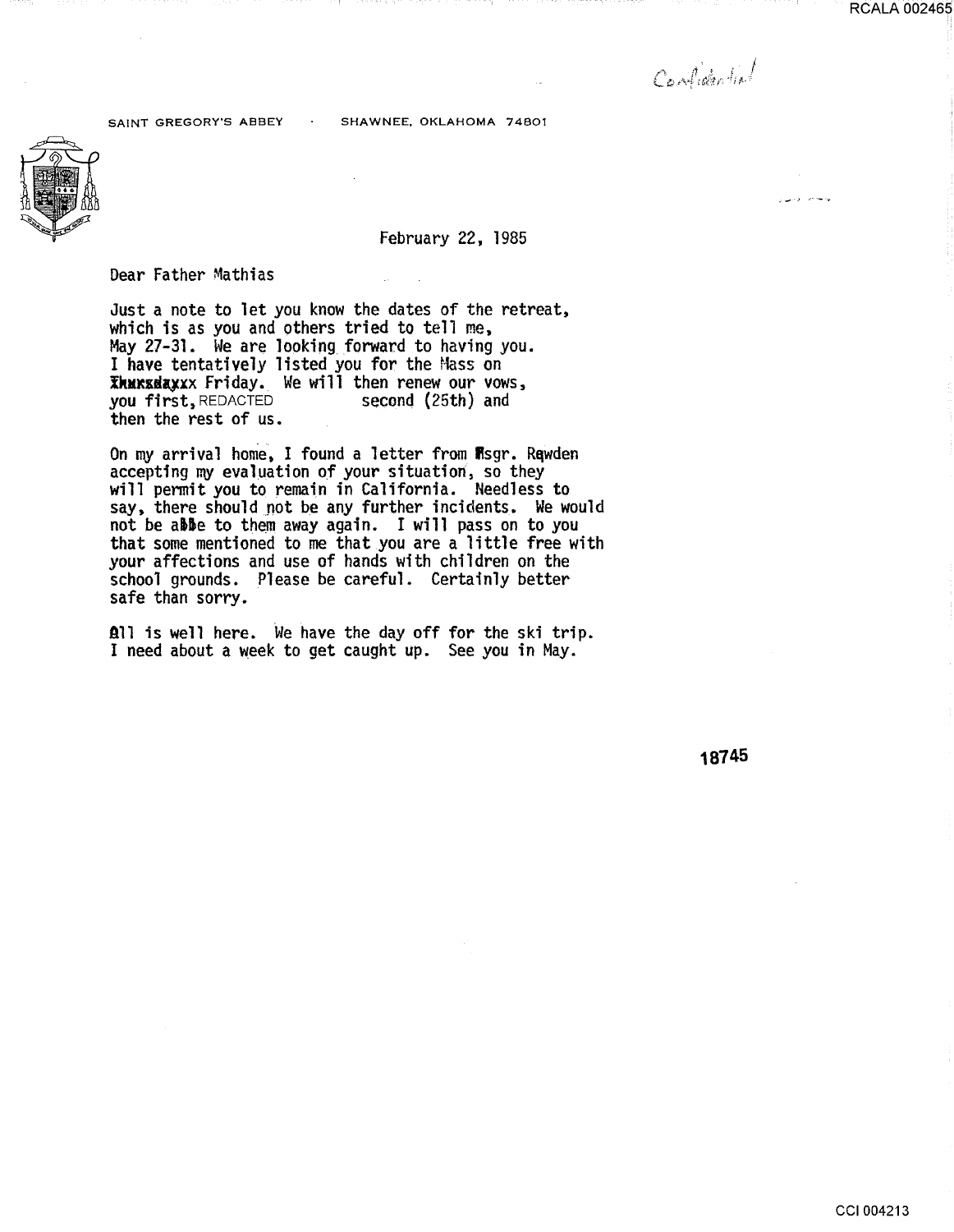ST. BENEDICT'S CHURCH 1022 W. Cleveland *Ave.*  Montebello, California 90640 Phone 7 21-1184

March 12, 1985

Dear Father REDACTED

It saddens me to have to write you this, but I suppose you should know.

On Sunday, March 3, Sister REDACTED phoned me and said that a parent had gone to one of the school teachers<br>and complained about Father Mathias the way he was touching and complained about Father Mathias the way he was touching<br>the young boys--even touching their behinds. This teacher ene young boys even youdn't.

Sister REDACTED Sister called her brother, REDACTED<br>and asked him if Fr. Mathias had a hictory of this. REDACTED and usked him if it, hadnigs madrid  $R^{EDACTED}$ ; and let him handle it. I don't know all the details, but it was, I believe, just touches outside the clothing, and the genitels were not touched.

I spoke to Father REDACTED about this matter on March 3, the same day. He said when he and the men were putting the "dish" on our roof, he noticed Mathias on the<br>school ground, and he continually followed one particular kid around. The kid would move, and Mathias would follow him. Mathias often goes out on the school grounds when the kids are having sports games, etc.

The following day, Monday, March 4, in the presence of Fr. REDACTED, in our living room, I told Father Mathias that this complaint had been made about him by one of the parents of a school child. I told him that he should not touch any of the kids, not even put his hand on the kids shoulder, or around a kid's waist when he is standing near a child. Father Mathias said nothing, and this is where the matter stands. Sister REDACTED said the other day that the parent that complained had not come back to her about the matter.

There is such a big adoo going on at this time in the L. A. area about child abuse; I would hate to see Fr. Mathias get caught on something like this. Solution: if this happens one more time, Fr. Mathias should be asked to return to the Abbey.

Pray for all of us this Lenten Season.

**18744** 

مرور

Fraternallv REDACTED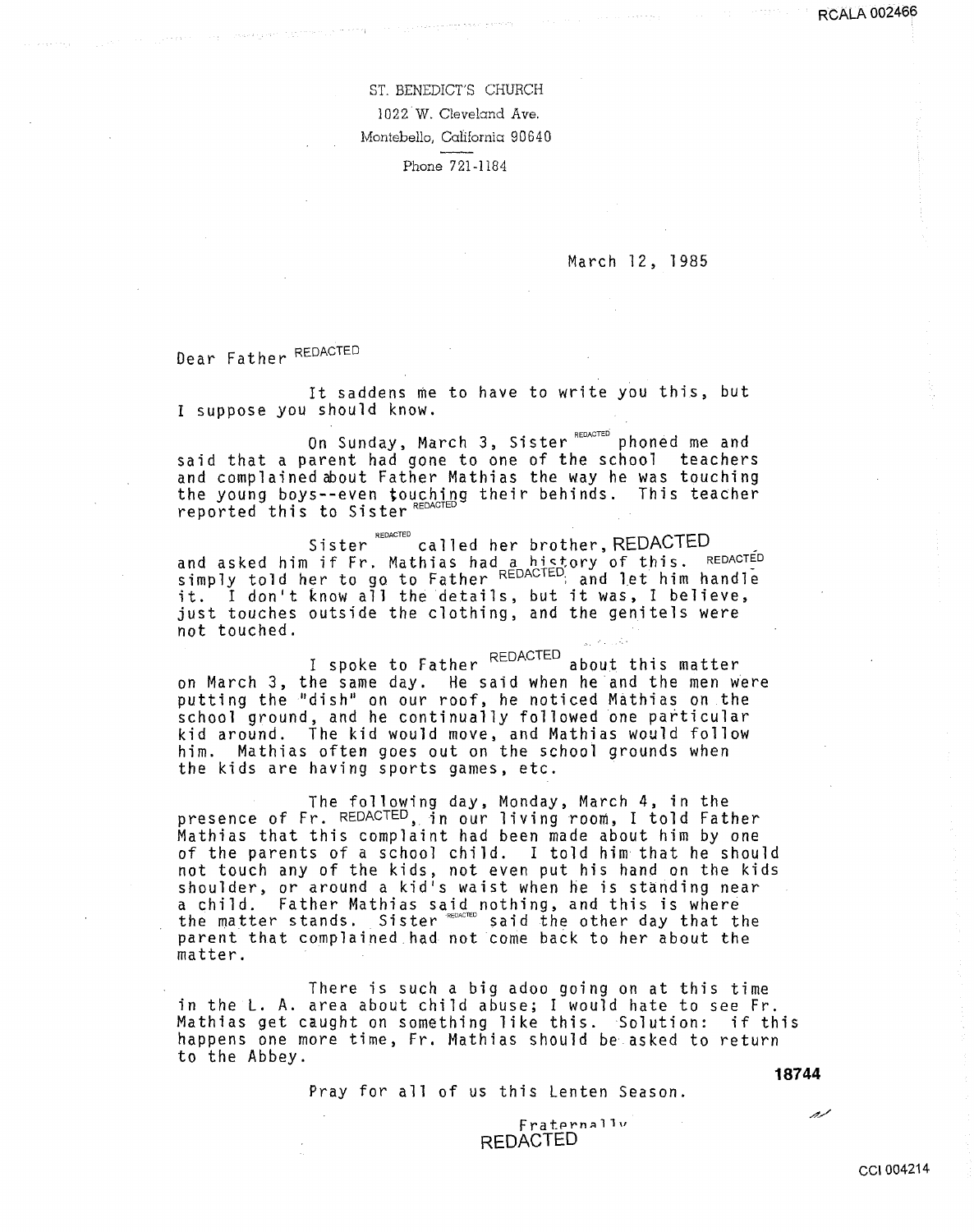RCALA 002467

Confidential

March 18, 1935

Dear Father Mathias

I received the disappointing letter from Father  $REDACTED$  a couple days ago reporting the complaint of a parent regarding you.and your actions with some of the children on the playground.

I was hoping to avoid this kind of problem with my note dated Feb. 22nd.<br>Because the dates are so close, with the date of the complaint being sometime before March 3rd, there was probably not time for your to react and change your behavior. I trust that you have changed by this time and there will be no further incidents.

Rather REDACTED nas now informed me via his letter, that if there is one more incidenthhee expects you to be recalled to the Abbey immediately.<br>That should certainly be a clear warning.

You clearly have a problem, Father Mathias. It is time you seek some assistance. The incident at Brague that marred your celebration of your 25th anniversary of ordination, The recent incident in Long Beach, the question marks around your earlier service in California, these all indicate a continuing problem. You must face up to this and seek some assistance.

I will expect by return mail that you will give me the name of a psychiatrist or counsellor that you will be visiting who can assist you with therapy to overcome this problem. I will expect that you can obtain that name and schedule the first visit within 10 days after the receipt of this letter.

I will send Father<sup>REDACTED</sup> a copy of this letter as well as a copy of my previous note so you will be encouraged to undertake this counseling. Likewise, it will not be necessary for you to explain to him why you need the time and the funds.

or we wiil see you here All I can say is that failure to follow through on this/wiiixxeexxxaxxhaxe at the Abbey permanently in May. I know you do not wish this to happen, so you will undertake whatever steps are necessary.

~Jith all my continuing love, **18743** 

REDACTED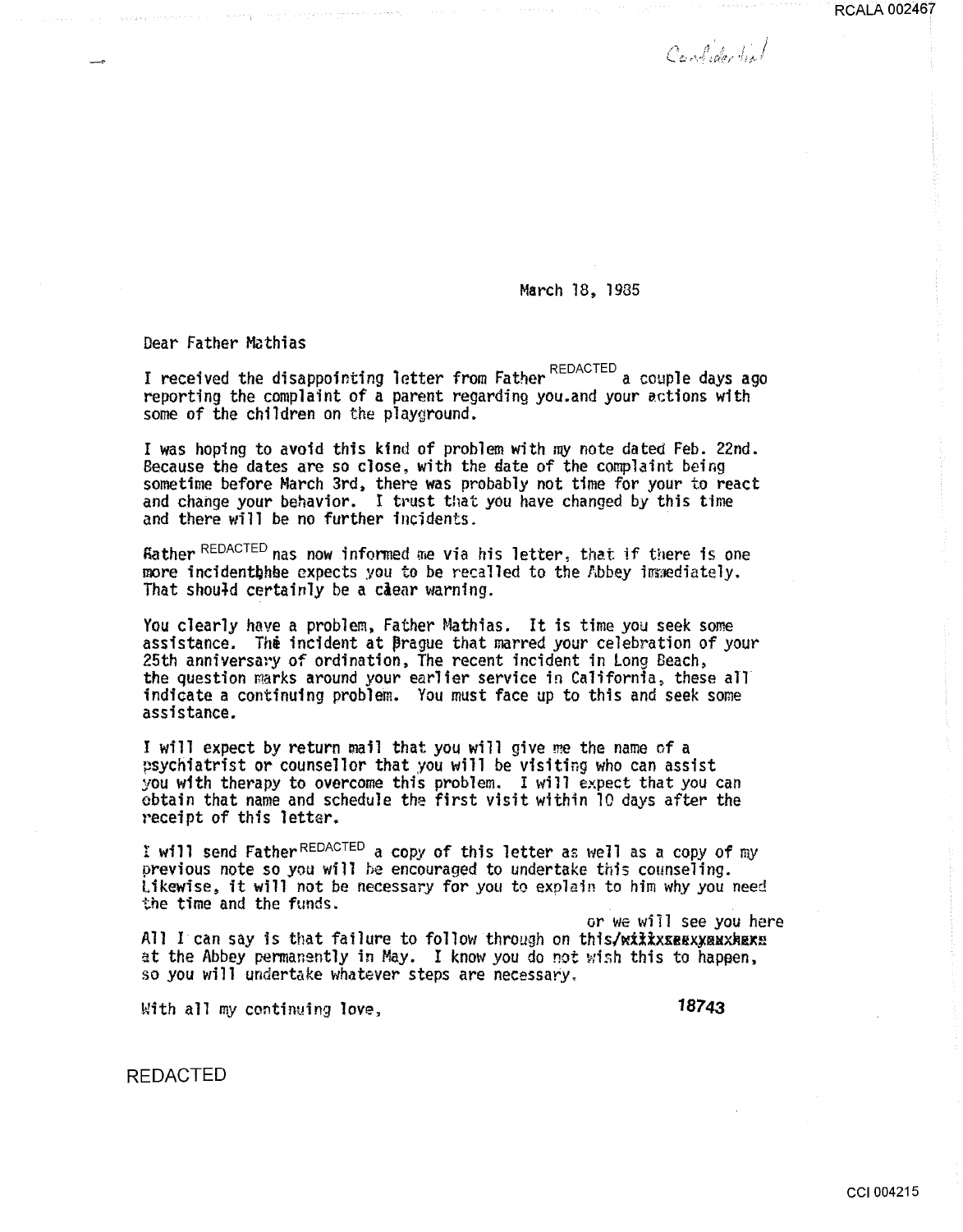ST. BENEDICT'S CHURCH 1022 W. Cleveland Ave. Montebello, California 90640

Phone 721-1184

Dear Father Abbot,

I was very sheeked to receive your letter. I weuld like to knew what I did te merit sush a reprimand. If giving someene a bithday swat is censidered wreng, then I am guilty. I always thought that was something you always de en a birthdya.

Father, Abbot, from the beginning of my religious life, I always had the under standing, frem studying the rule, that eae whe was reprimanded in any way was to accept the reprimand with out defending one self. And this is what I have always dene. To defend one self was considered pride, and I have always accepted the ascusations of others without complaint. I guess se much so that some times I ask myself "what and I doing wreng new?" even when doing something goed.

I am leoking fer a psychiatrist at this time, and will inform yeu as soom as i make contact with him.

We are getting ready for Holy Week and the completion of our first RCIA alass with the Baptisms of Holy Saturday. We have ten candidates who will be receiving the Saeraments at that time.

The tiekets are out now for the spring festival. This year we are raffling a Chev Sprint.

A blessed Easter to yo.

In St. Benedict,

Mather and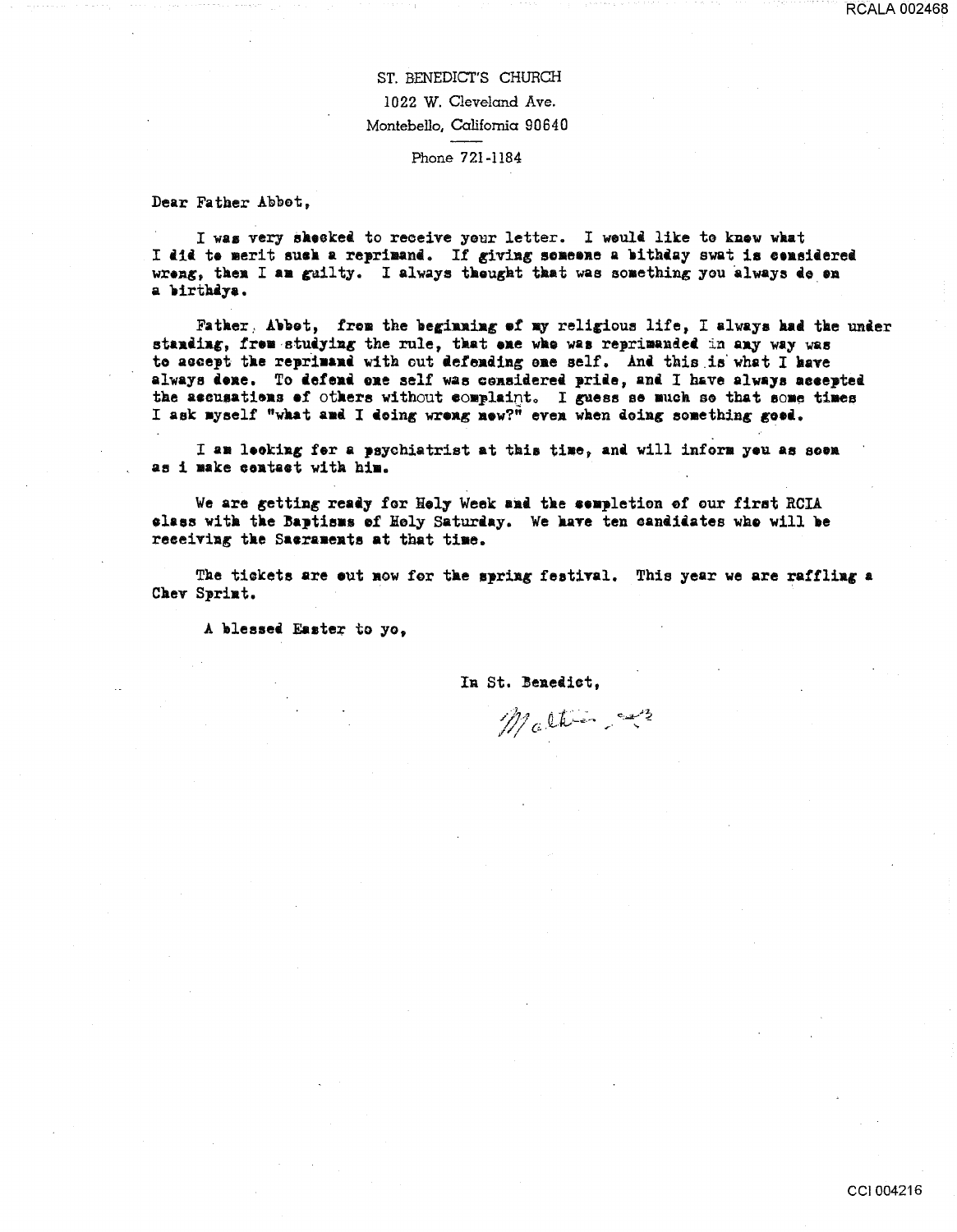May 18, 1985

Dear Father Mathias

At lsst,I have uncovered your letter of March 25th and will respond. As you can calculate, Father REDACTED died March 30th, so you can guess what happened to your letter and several others that got laid down beside my typewriter to answer. The pile just simply got higher.

You note shock at my request that you fend a psychiatrist for counseling. I am sorry. The events just seemed to add up that this was something advisable Itathsertime so that no major incidents should occur.

I doubt that J need to point out to you all the child abuse and child molestation cases filed these days. So when Father REDACTED informed me that a parent had complained. J took stock *of* all the information available to me, and decided on this course ratherthhan ask you to return to the Abbey at thattimme. You know that neigher of us desires that. But when I made the special trup out in December, you assured me nothing wouldhhappen. It is too close.

Also, I had to add up a previous history of something, not all of which I know about except by rumor. I never found out exact circumstances in Prague. There are rumors that float in *the* community about some difficulty you had years ago in Hontebello and in Anadarko.

So, In short, I figured there may be some good and probably little harm. I can understand your reaction, but I ask your cooperation, as I know you have already given by thisttime. Certainly I wish you no harm, but only that your labors may be as productive as possible. I hope we will be able to discuss the results when you are here for therretreat--which comes now very soon.

Thank you for your ready cooperation and willingnesstto undergo this littlee penance. You are doing some very good work which is appreciated by many, especially Father REDACTED because it relieves him of some of the burden of responsibility. He is mostggrateful.

Looking forward to seeing you. **<sup>18735</sup>**

 $R$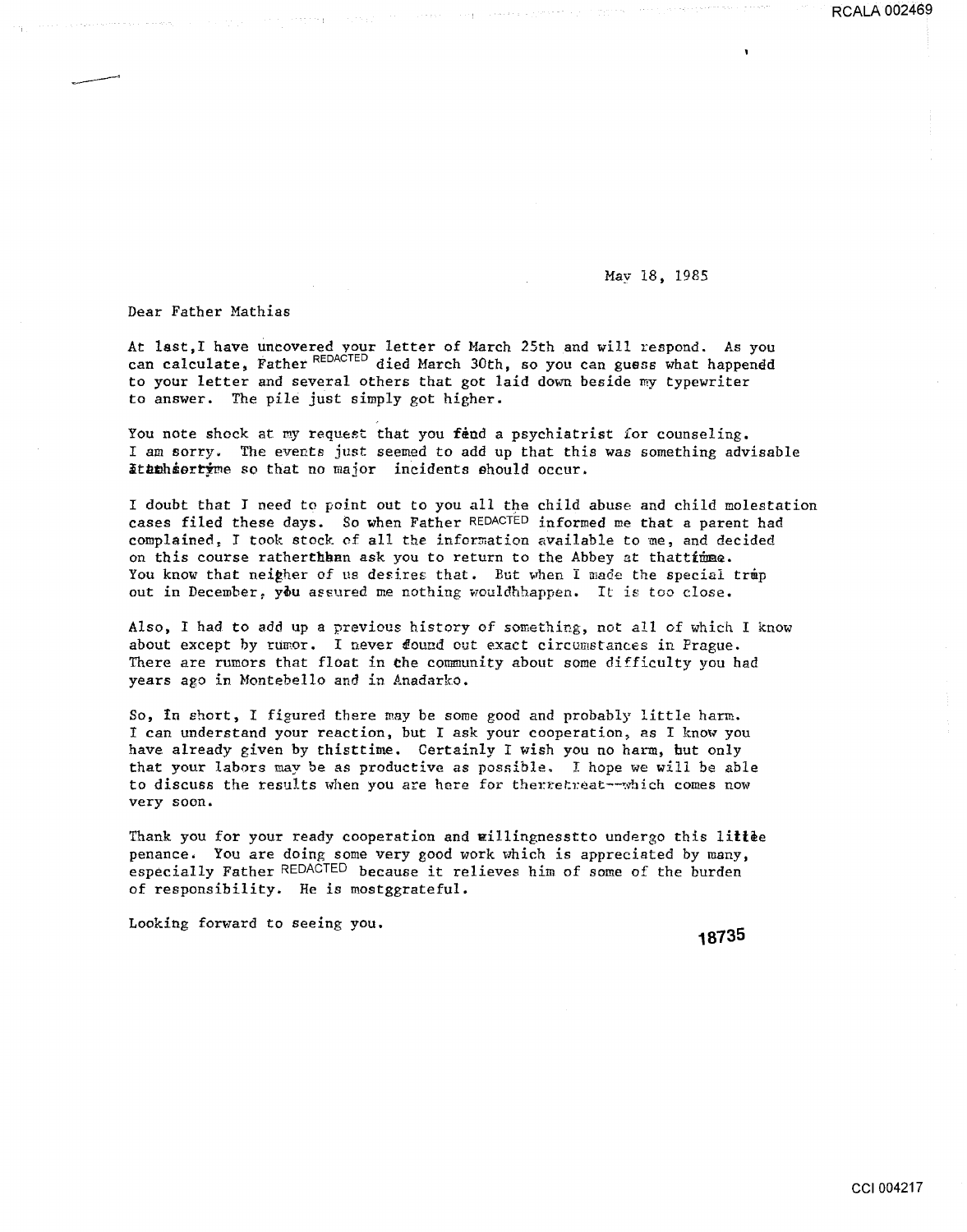

## *Saint Gregory'sAbbey*

May 30, 2002.

Monsignor Craig A. Cox Vicar for Clergy 3424 Wilshire Boulevard Los Angeles, California 90010-2241

Dear Monsignor Craig Cox,

I received your letter of May 14, 2002. I was not able to answer more quickly since I was on our community retreat and meeting days. I do remember you well. You were just beginning your studies in Canon Law.

I am also saddened that Mr. REDACTED has alleged abusive conduct against FathersREDACTED and Matthias Fauve, former member of our community of St. Gregory's Abbey. Both are deceased.

You requested the assignments dates of these two Priest's ministry in the Archdiocese of Los Angeles. We had two parishes founded by the Benedictines: Our Lady of Lourdes in East Los Angeles, and St. Benedict in Montebello, California. Fathers REDACTED and Matthias served in both parishes.

According $\&$ our records the approximate dates of their service in the Archdiocese was as follows:

Fr. Matthias Fauve, OSB: Our Lady of Lourdes: 1953-59 St. Benedict Parish: 1966-75. St. Benedict Parish 1983-1988. Fr. Matthias died January 30, 1988.

18693

REDACTED

For more accurate dates, one of the former associates suggested that the Baptism registry be reviewed. Usually associates would begin baptizing as soon as possible.